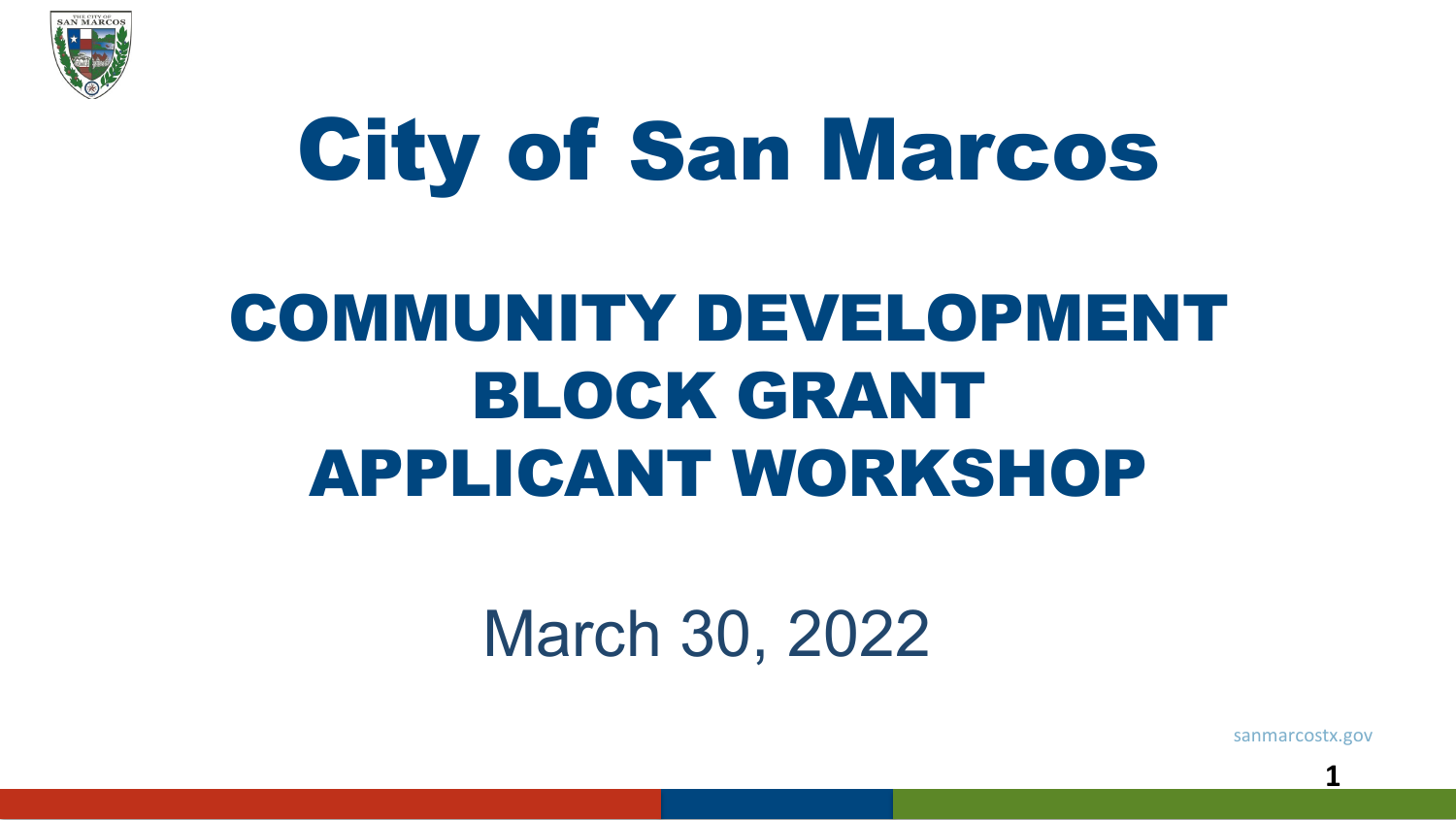

#### **Applications for CDBG 2022-2023**

#### Funding Available: approximately \$750,000

Download the Application from the City's website: <https://sanmarcostx.gov/3065/CDBG-Action-Plans>

Submitted Applications are public record

DEADLINE: Friday, April 29, 2022 5:00pm

sanmarcostx.gov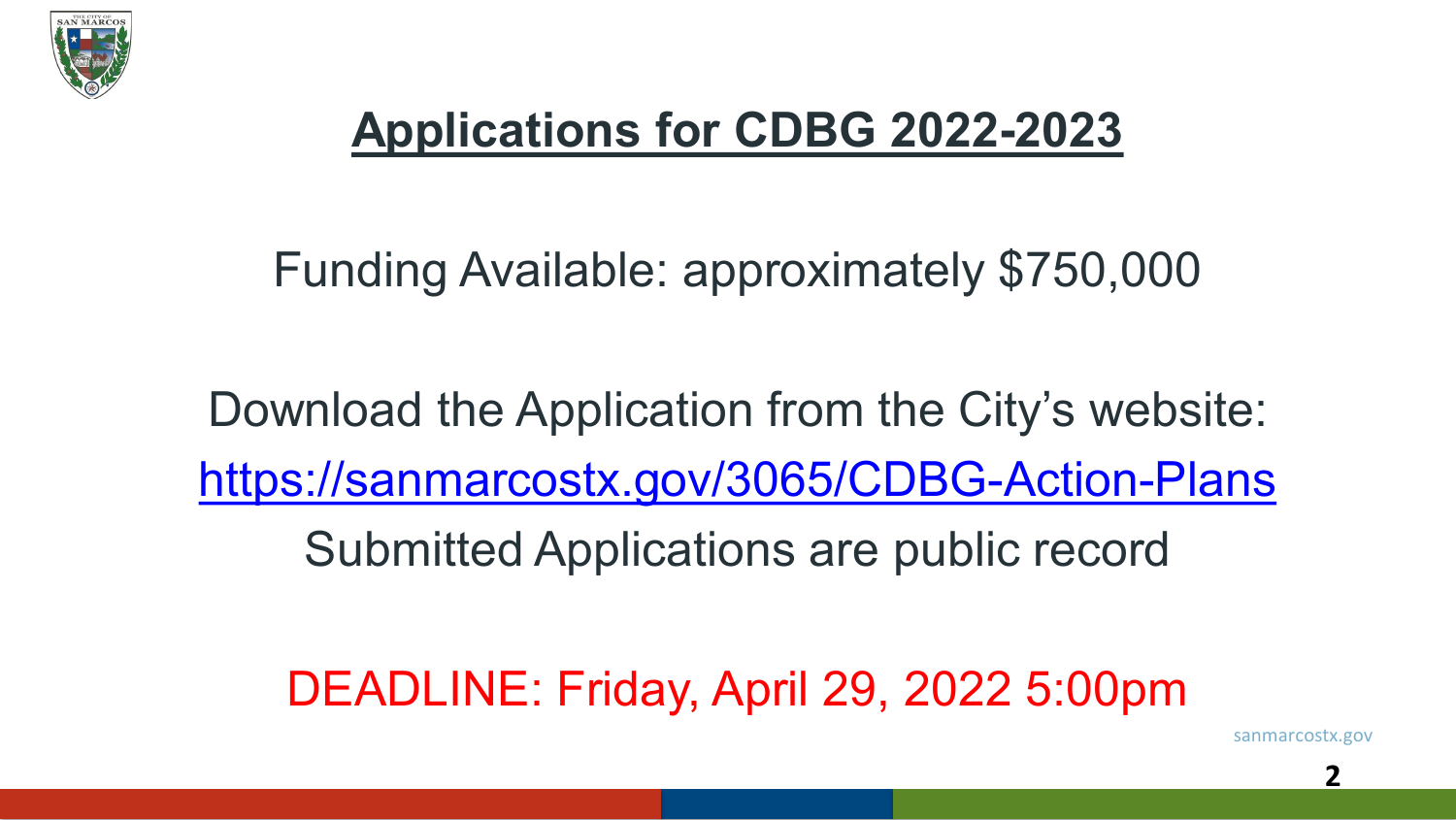

#### **Two Different Application Forms**

• "Public Services" are non-construction social service activities in the community that residents with low- to moderate-incomes.

• "Projects" involve construction or rehabilitation of homes, facilities, or infrastructure.

sanmarcostx.gov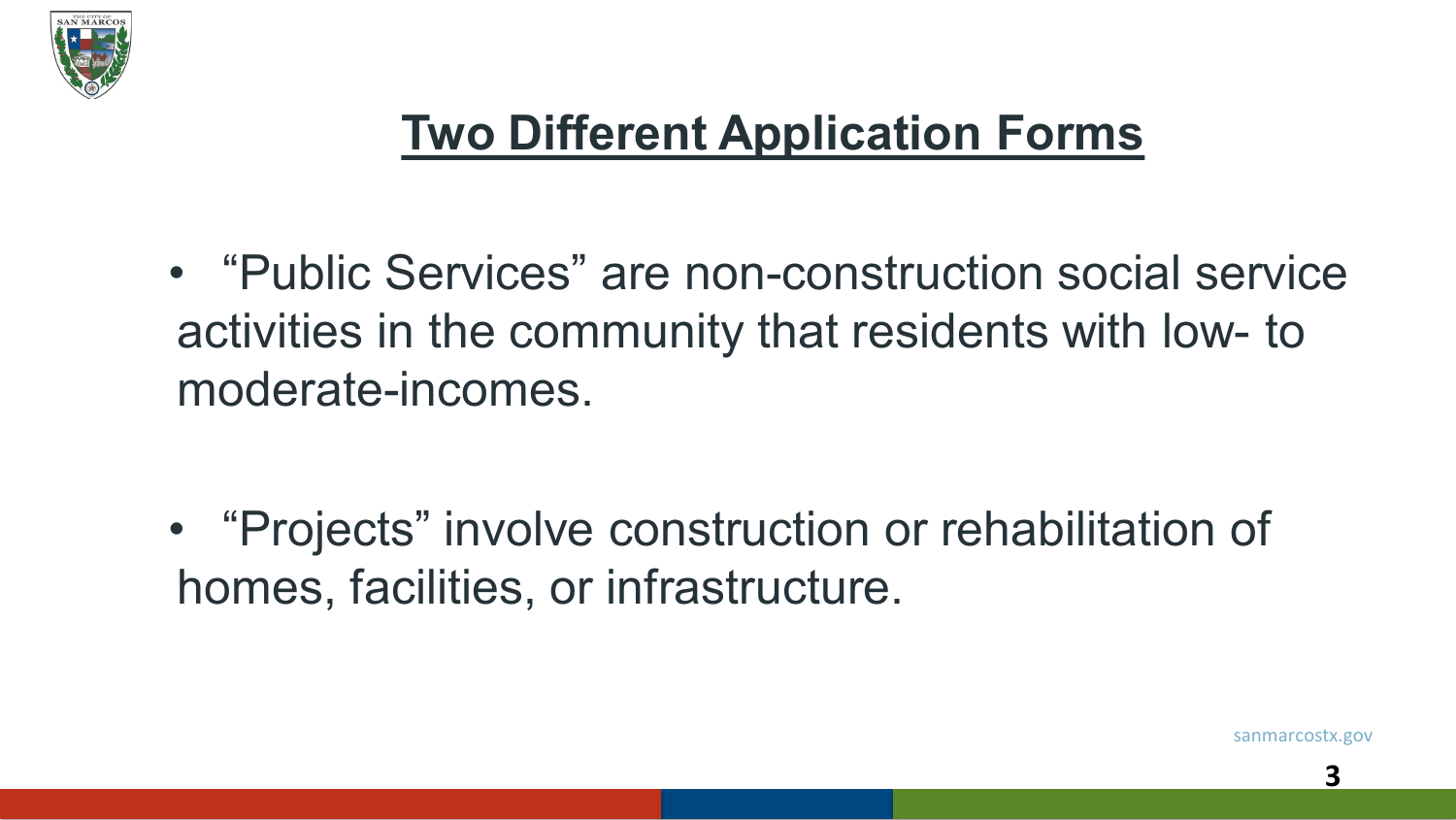

#### **Important Notes**

One organization can submit separate applications for distinct projects or programs.

What to submit along with the Application Form:

- Items listed on Supplemental Item Checklist
- Items listed under "Organization Information"

Include a compelling description of your project or program!

- How will it be measured?
- What impact will it have, on whom?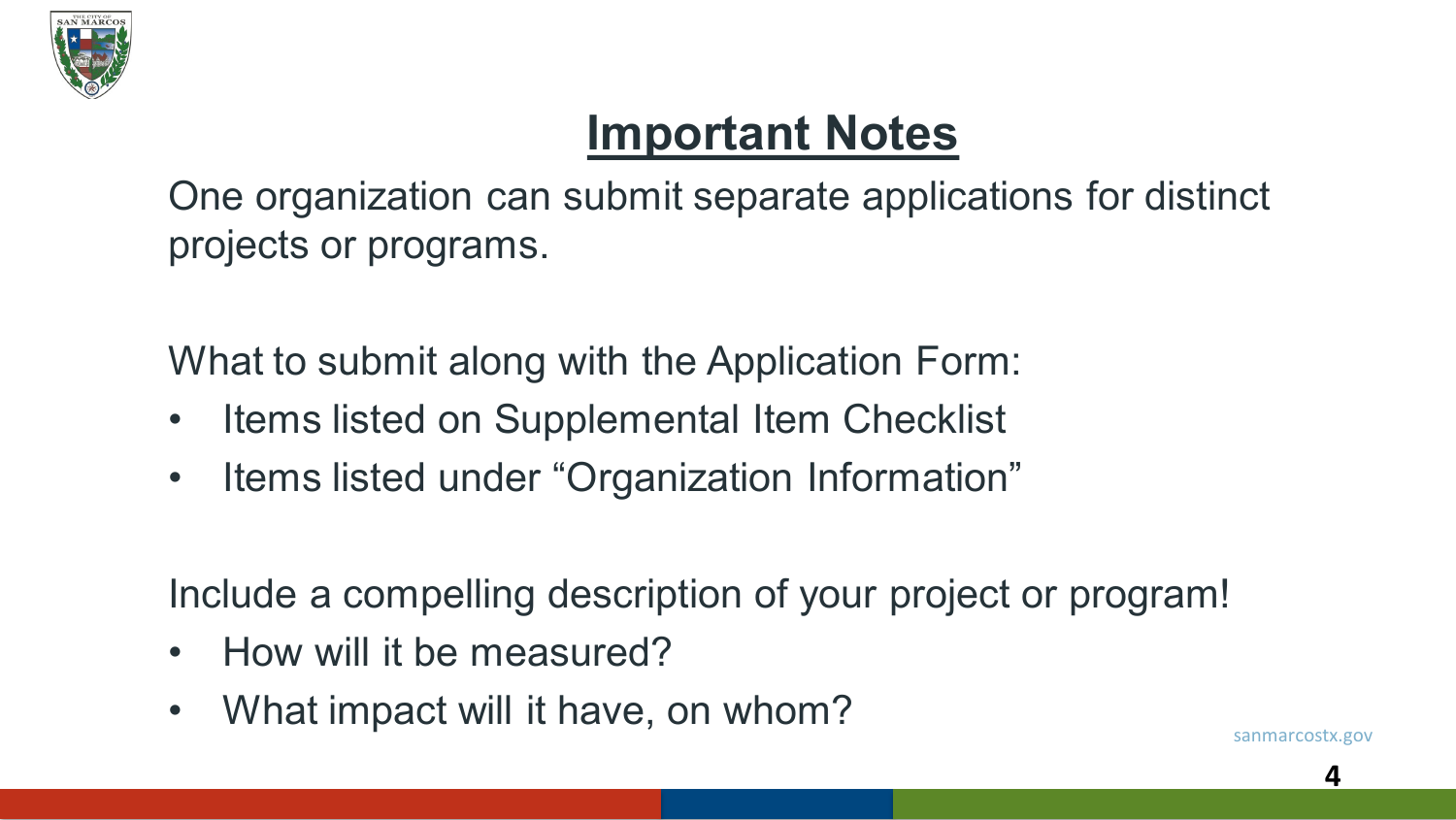

#### **Application Timeline:**

**5/2** Staff reviews for completeness

- We will ask for any missing documentation
- Corrections are due within 2 weeks

**6/7** City Council Public Hearing; Staff presents recommendation based on evaluation criteria and risk assessment

**7/1-8/2** 30 Day Public Comment Period

**8/2** City Council allocates funding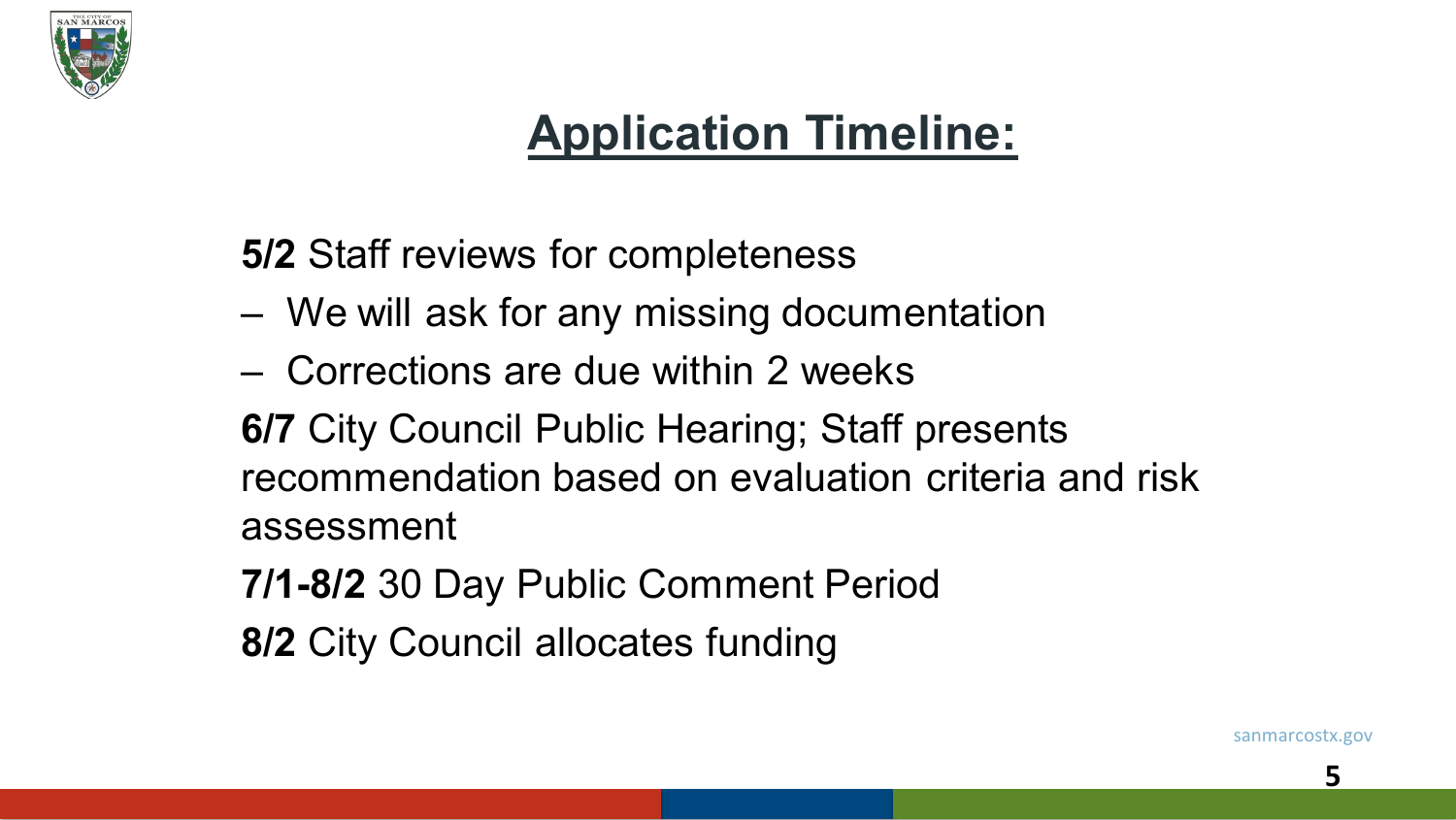

#### **Project/Program Information**

- The City is the pass-through agency for the Federal Department of Housing and Urban Development (HUD)
- Applications are for projects or programs managed by the applicant
- Projects or programs should be started within 12 months of notice to proceed; expected completion date must be stated clearly
- Your organization will be signing an agreement with the City with a timeline and performance requirements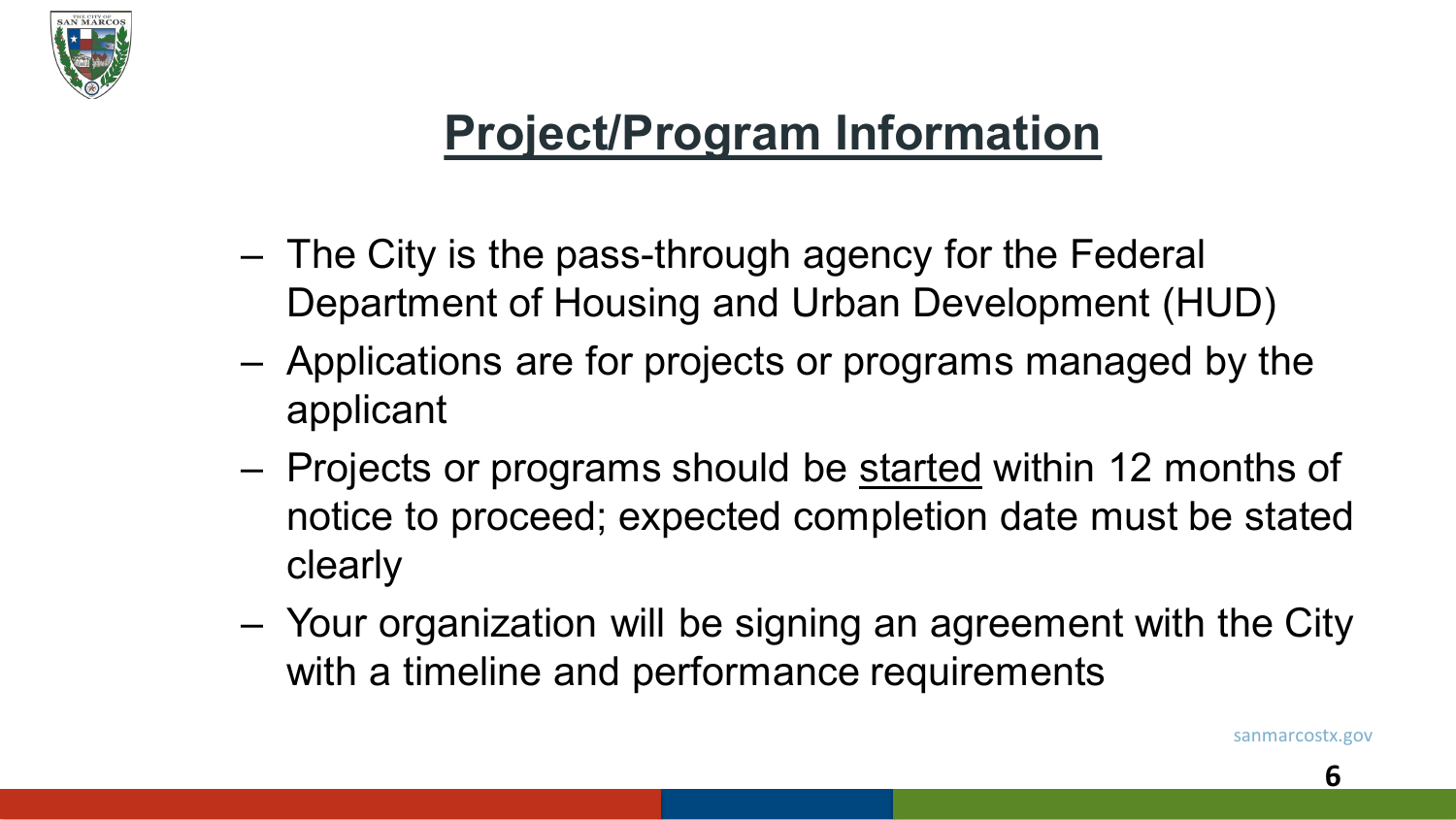

#### **Resources**

https://files.hudexchange.info/resources/documents/CDBG\_Guide National\_Objectives\_Eligible\_Activities.pdf

[https://www.hudexchange.info/resource/19/basically-cdbg-training](https://www.hudexchange.info/resource/19/basically-cdbg-training-guidebook-and-slides/)guidebook-and-slides/

[https://www.hudexchange.info/resource/687/playing-by-the-rules-a](https://www.hudexchange.info/resource/687/playing-by-the-rules-a-handbook-for-cdbg-subrecipients-on-administrative-systems/)handbook-for-cdbg-subrecipients-on-administrative-systems/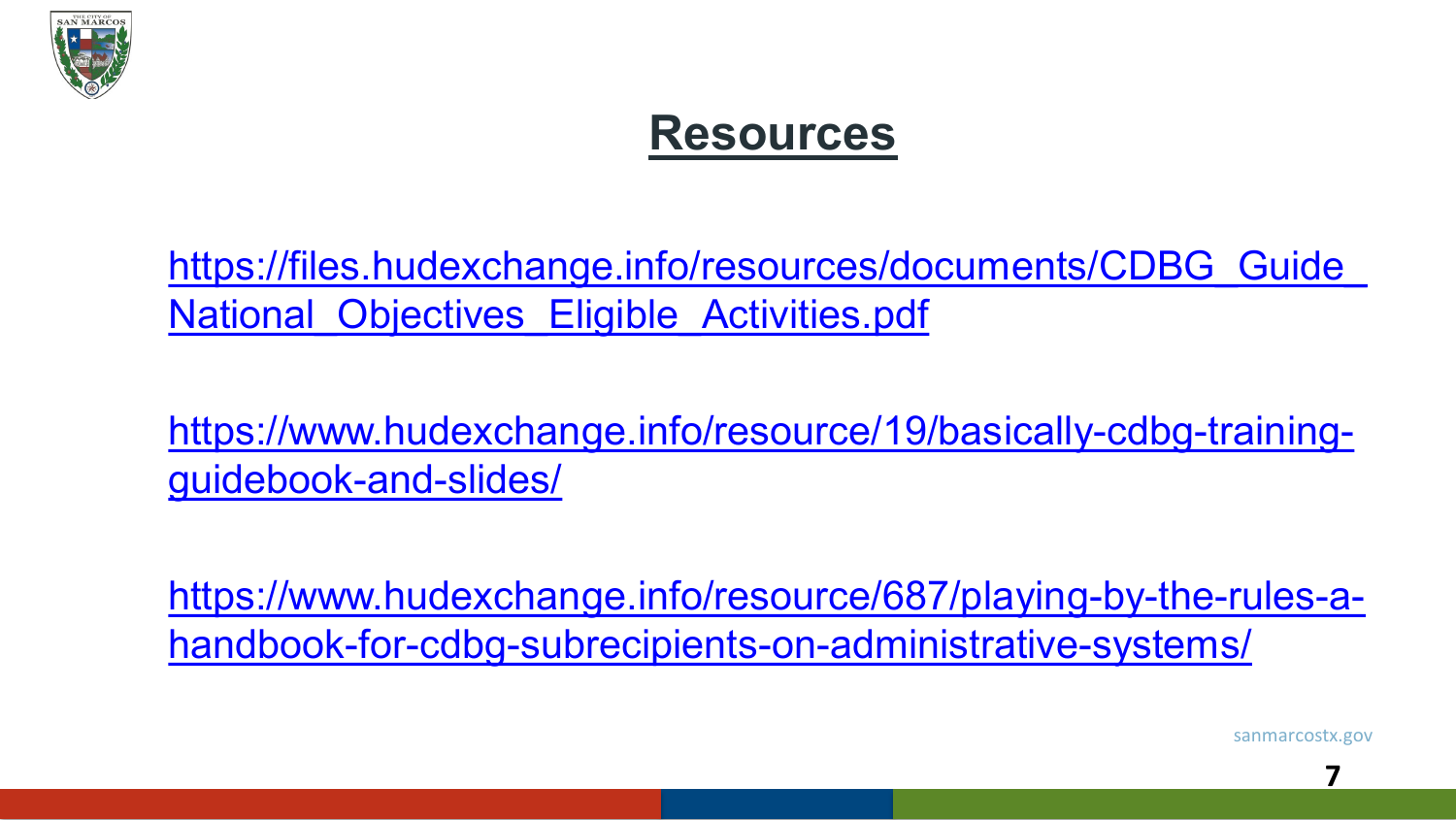

#### **Requirements for the Funding Overall**

**Of the approximately \$750,000 to be received from HUD**

70% must benefit people with low/mod incomes = **\$525,000 (**Low/mod = less than 80% of Area Median Income)

No more than 15% for public services = **\$112,500**

No more than 20% on Admin or Planning = **\$150,000**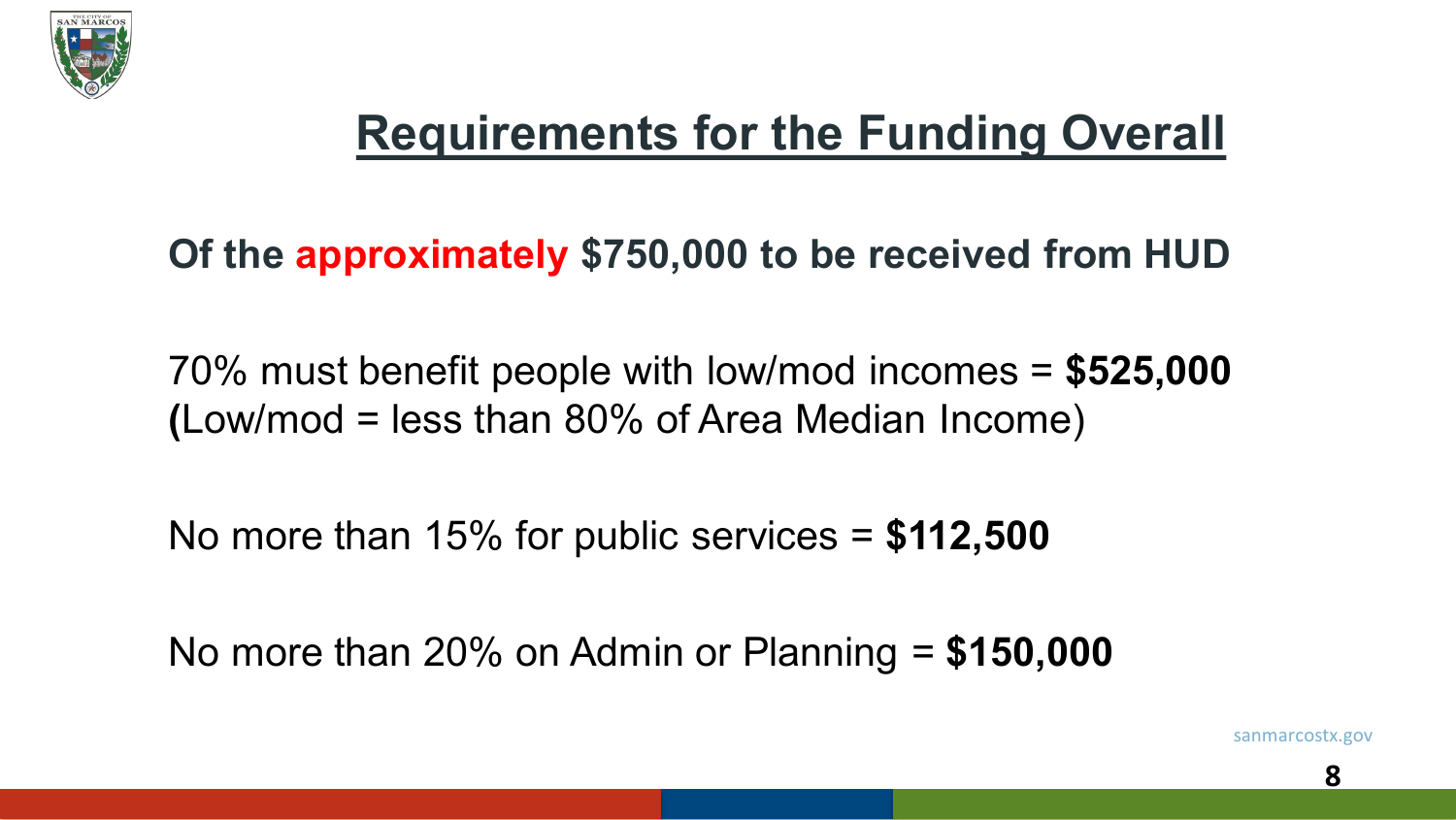

#### **What people are eligible?**

#### Income lower than 80% of Area Median Income

|  |  |  |  | Person   Person   Person   Person   Person   Person   Person   Person          |
|--|--|--|--|--------------------------------------------------------------------------------|
|  |  |  |  | 80%  \$55,400 \$63,300 \$71,200 \$79,100 \$85,450 \$91,800 \$98,100  \$104,450 |

<http://sanmarcostx.gov/1603/Current-HUD-Income-Limits>

<https://www.hudexchange.info/incomecalculator/>

sanmarcostx.gov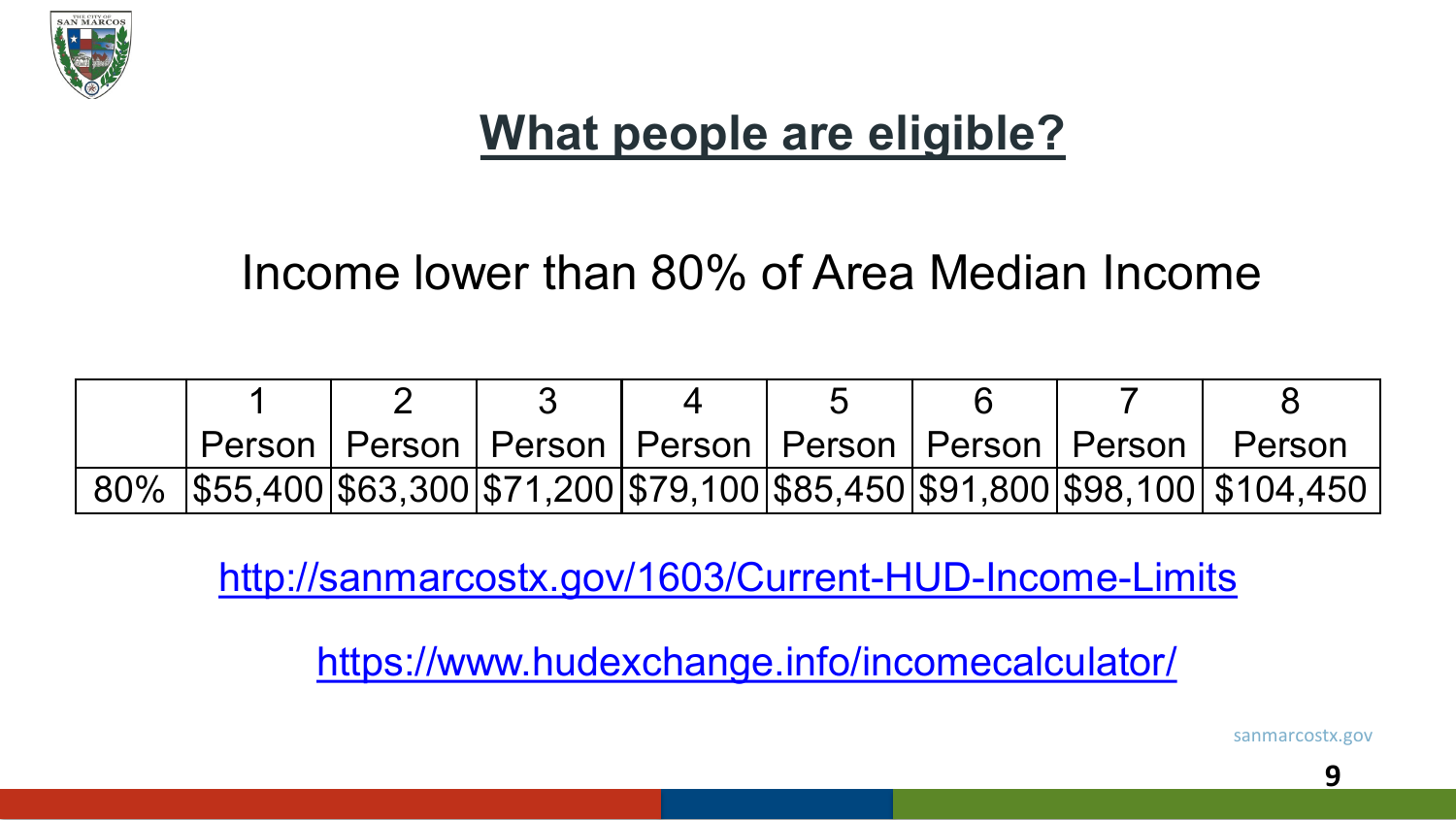

#### **What agencies are eligible?**

- public or private non-profit agency
- a public housing authority
- a City of San Marcos department
- other government entity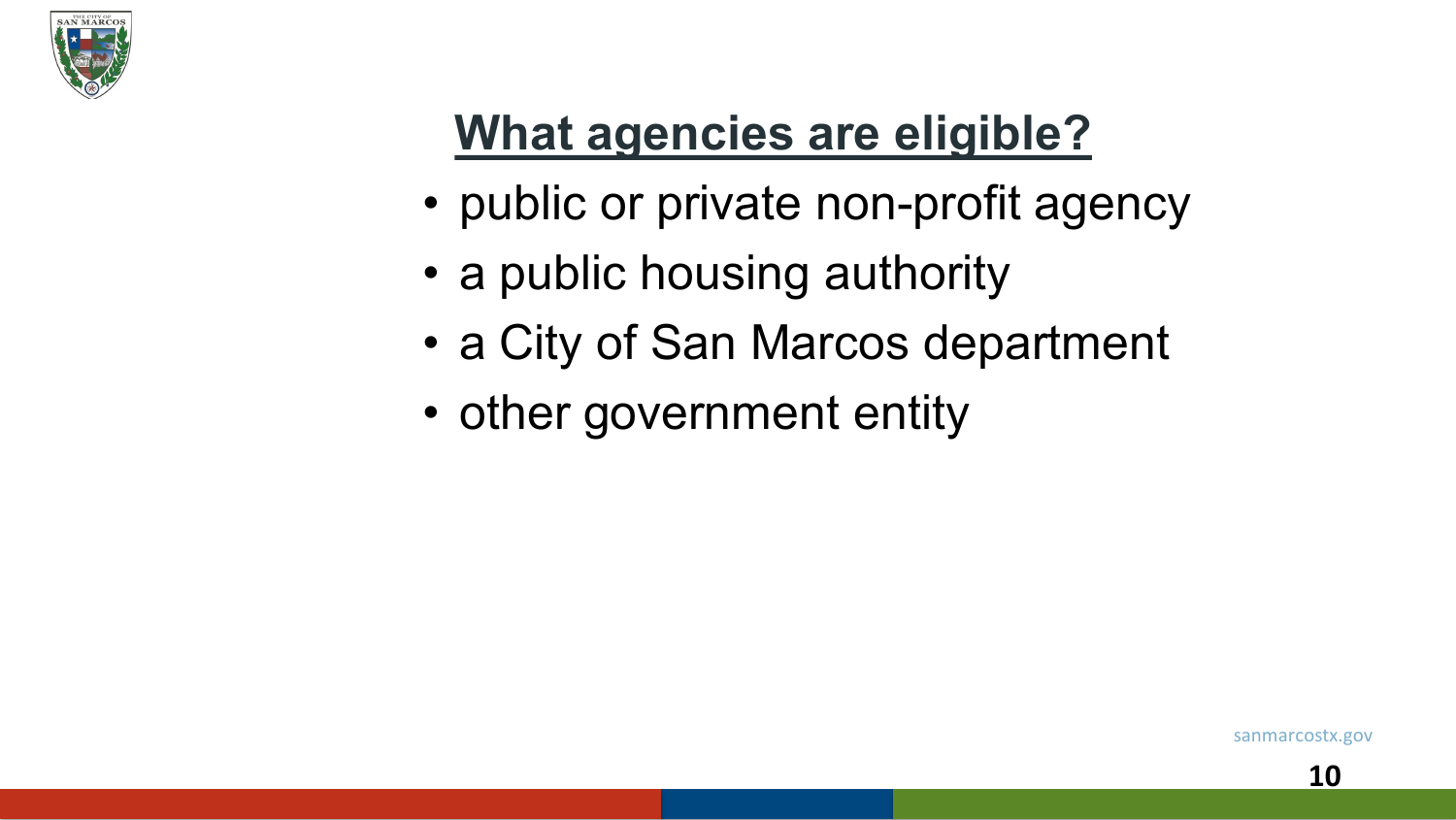

#### **Requirements for Projects and Programs**

**Must** meet a National Objective:

- Benefit low to moderate income individuals or families
- Eliminate slum or blight
- Urgent Need (such as disaster recovery)

**Preferred**: respond to a Priority Need in the 2020-2024 Consolidated Plan:

- Affordable Housing
- Public Services
- Public Facilities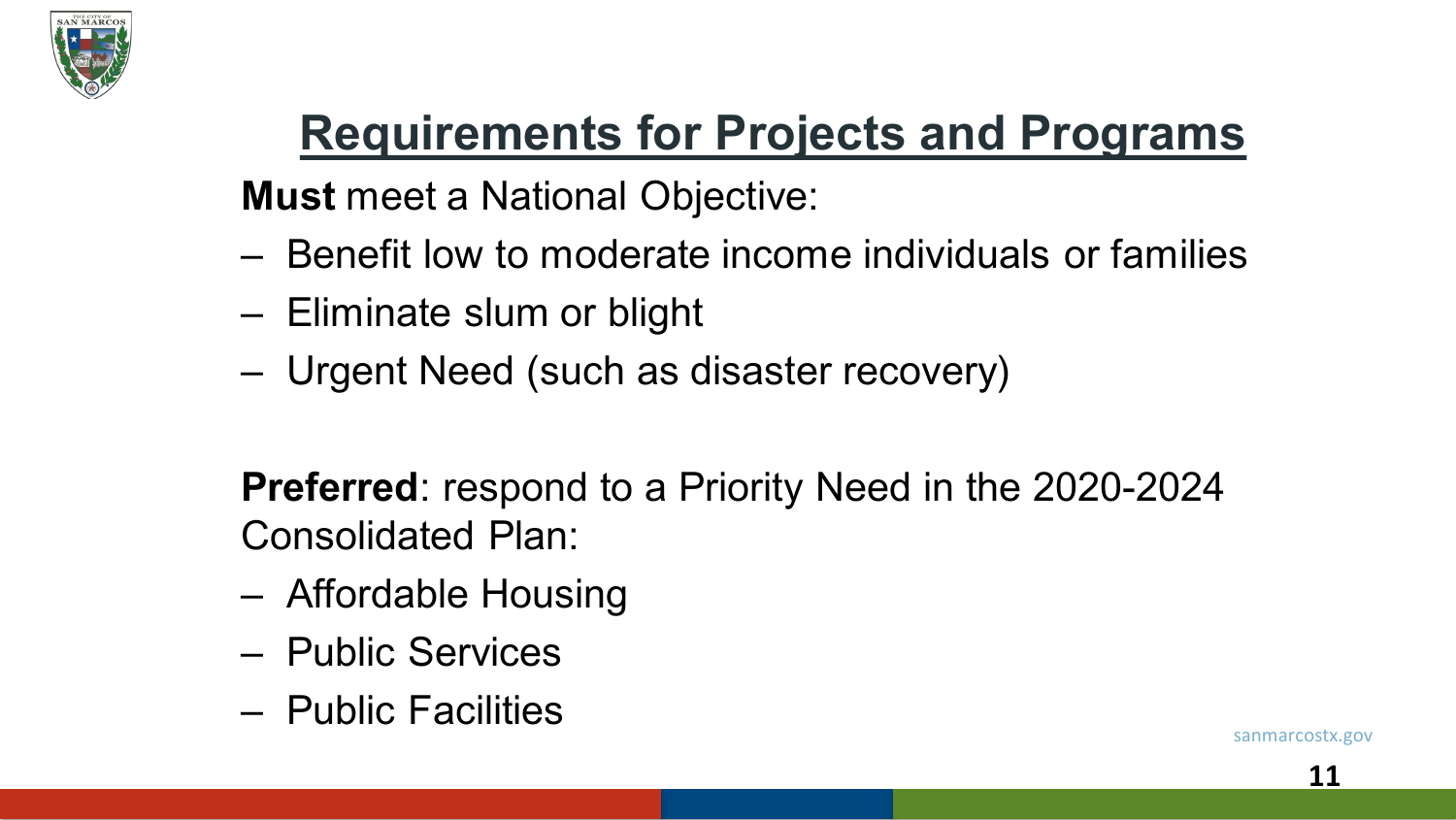

#### **Requirements for Projects and Programs**

1. Direct Benefit: At least 51% of the beneficiaries earn less than 80% of the Area Median Income, or Serving people in a category of Presumed Benefit

2. Area Benefit: Primarily residential area At least 51% residents earn less than 80% AMI (San Marcos as a whole and most neighborhoods qualify)

3. Economic Development Projects: Focus is on providing jobs for people who earn less than 80% AMI

Including – helping small businesses who hire them

sanmarcostx.gov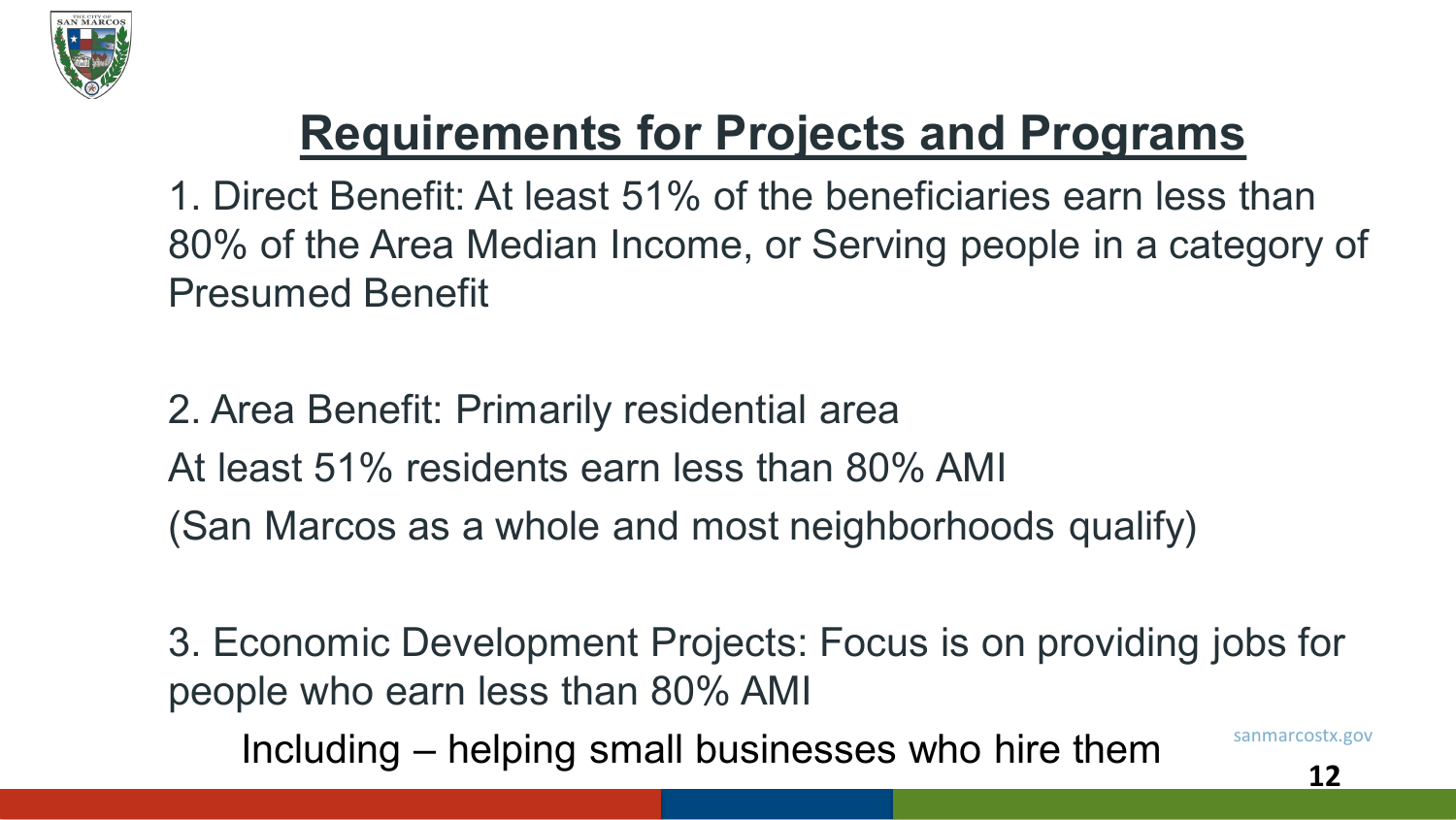

#### **How to submit the application?**

Application Period: March 27, 2022 through **April 29, 2022**

• Submit one signed application electronically to: cdbg@sanmarcostx.gov

Questions?

Carol Griffith, Housing & Community Devel. Manager [cgriffith@sanmarcostx.gov](mailto:cgriffith@sanmarcostx.gov) 512-393-8147

sanmarcostx.gov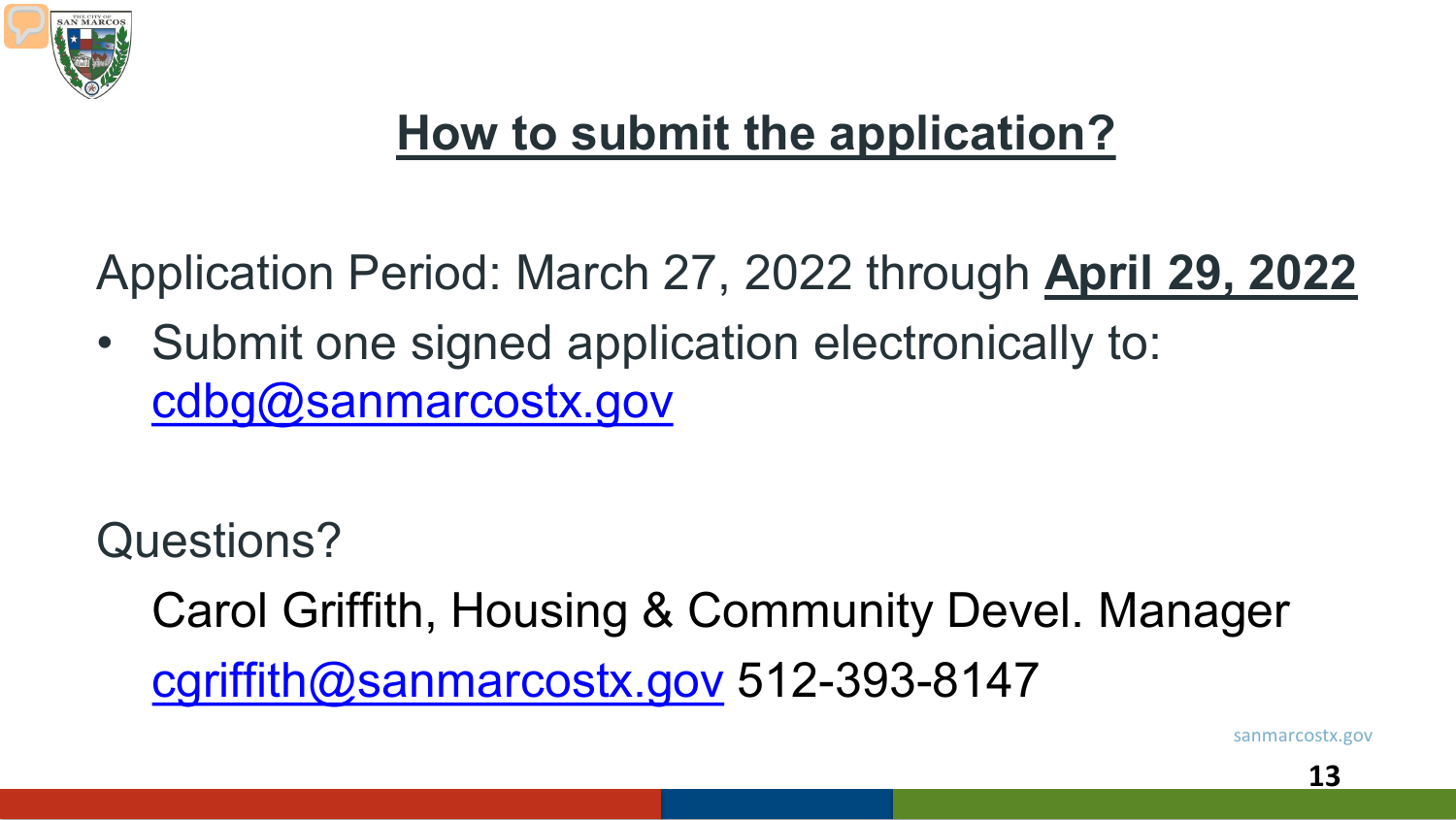

- **1. Activity Need and Justification: Maximum of 35 Points**
- **a. Need - Maximum of 15 Points**: The activity will be evaluated on the documentation and justification of the need for the activity.

Excellent, 15 points; good, 10 points; average, 5 points; and poor, 0 points.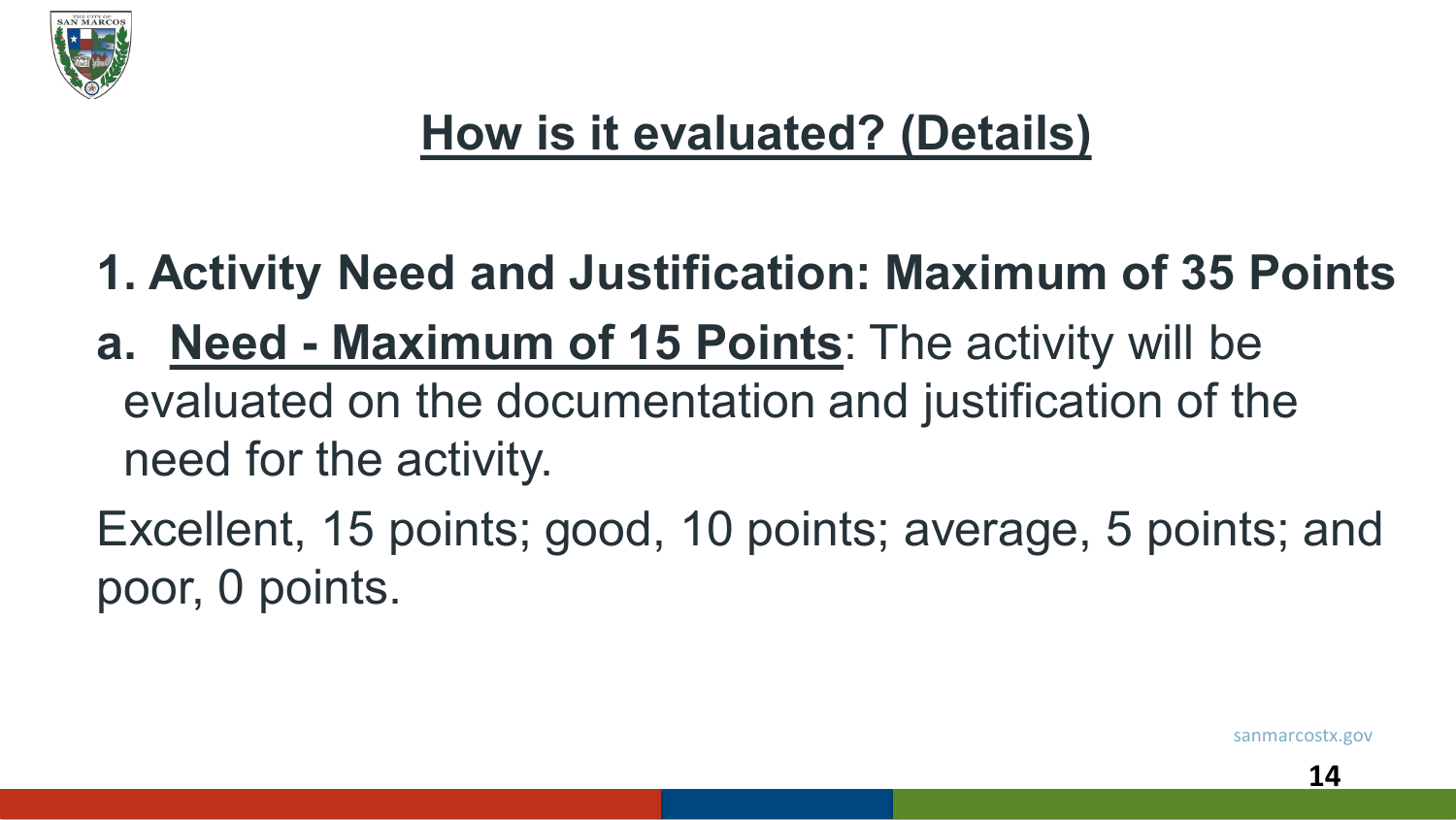

#### **b. Consolidated Plan Priority - 5 Points:** Activities addressing high priorities, as identified in the Consolidated Plan, will be awarded 5 points.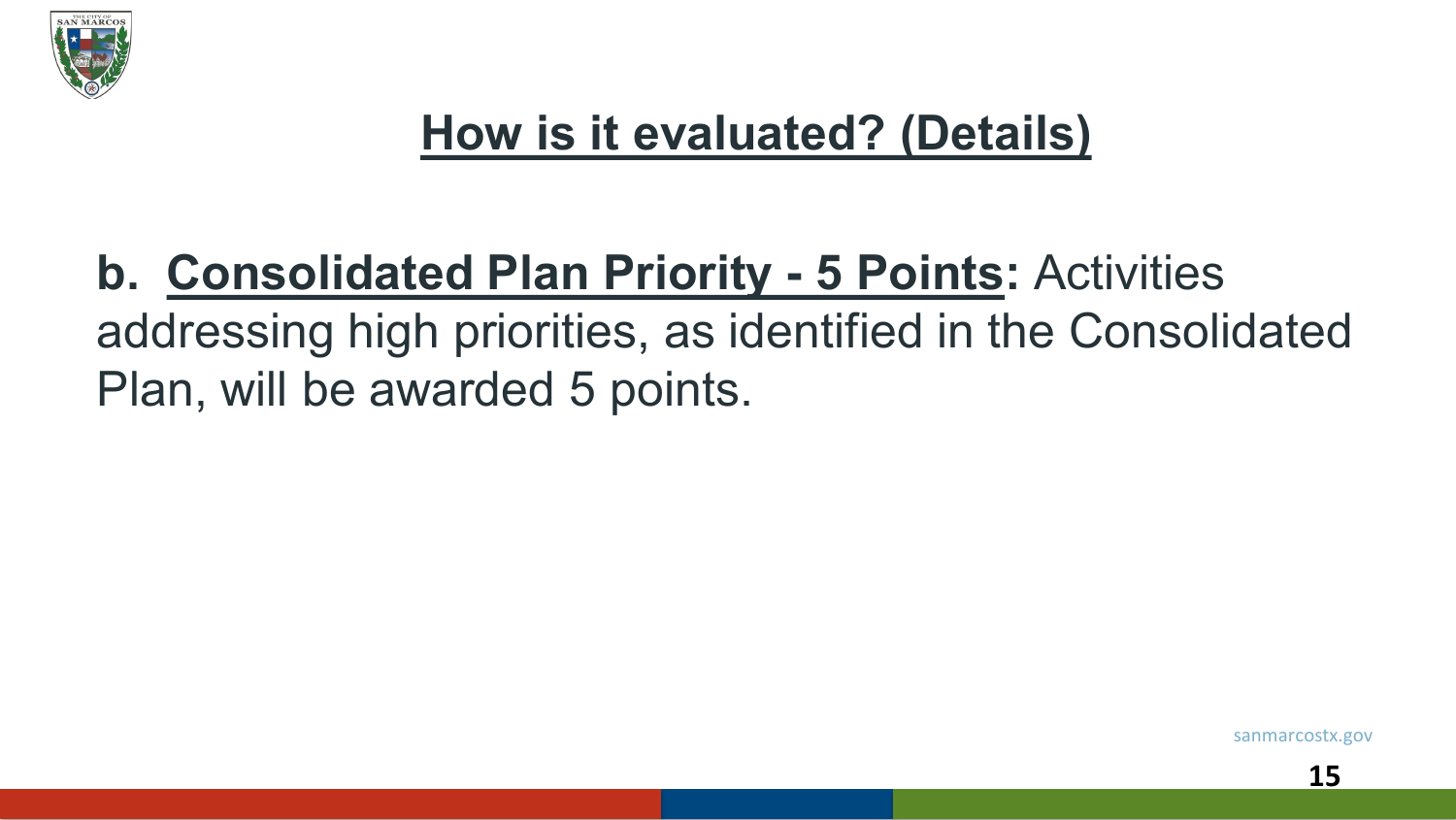

**c. City Council Strategic Initiatives - 15 Points:** Activities addressing a City Council Strategic Initiative will be awarded 15 points. In 2022 these are:

- workforce housing rehabilitation
- homelessness
- business façade improvement
- workforce training for residents
- COVID-19 pandemic response

sanmarcostx.gov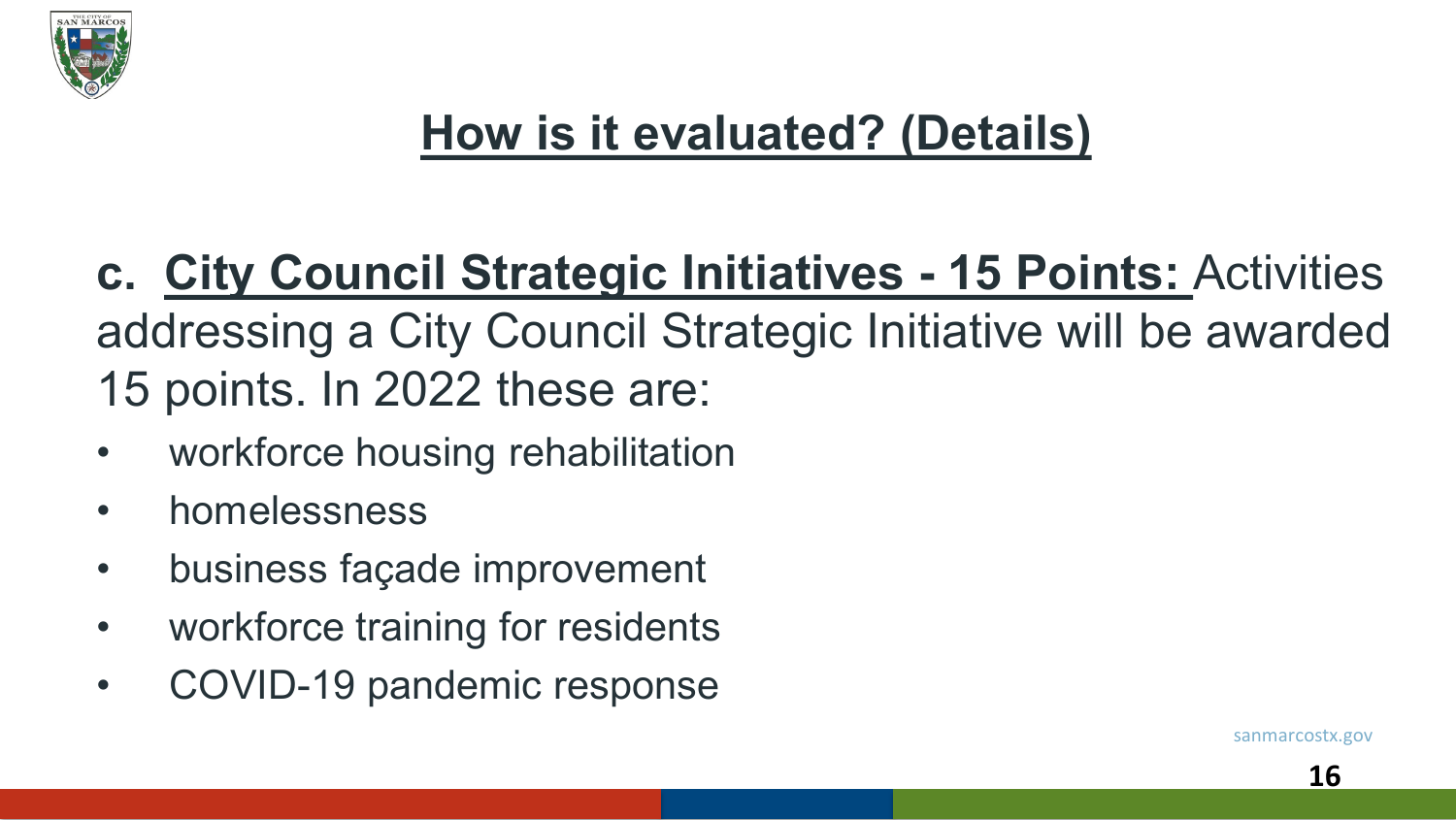

**2. Impact and Cost Effectiveness: Maximum of 30 Points** The activity will be evaluated on:

- amount of overhead compared to program costs
- impact on the identified need
- implementation costs compared to impact
- use of available resources (financial, staff, volunteer)
- leveraged resources

sanmarcostx.gov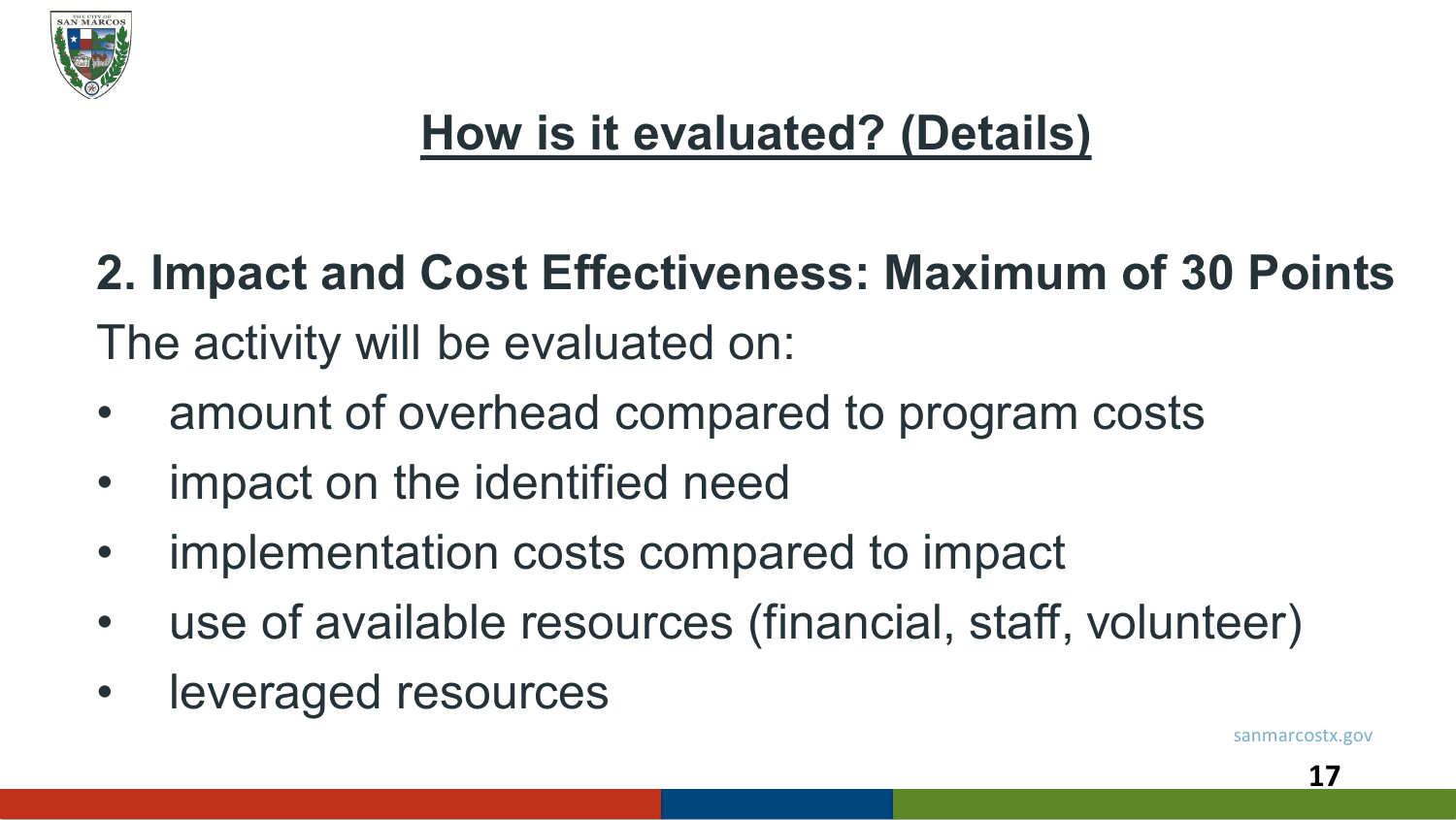

#### **3. Implementation: Maximum of 25 Points** Considerations include:

- Resources needed to manage the proposed activity are available and ready.
- Applicant has clearly defined goals focusing on results and measurable outcomes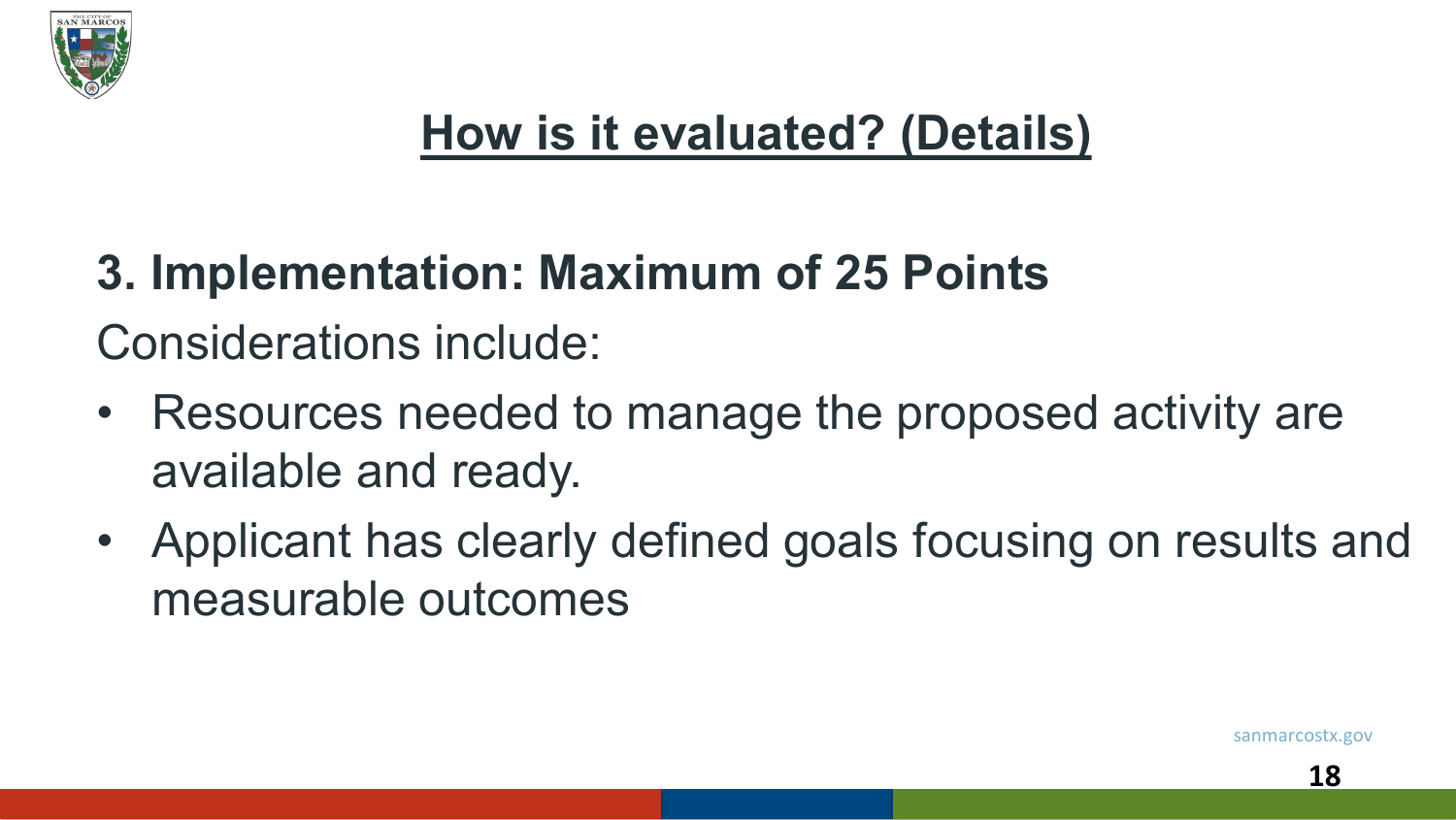

#### **4. Past Performance or Letters of Reference: Maximum of 10 Points**

- No outstanding audit deficiencies, findings, or disallowed costs from previous projects or activities.
- Strong record in similar activities OR
- Up to three letters of recommendation.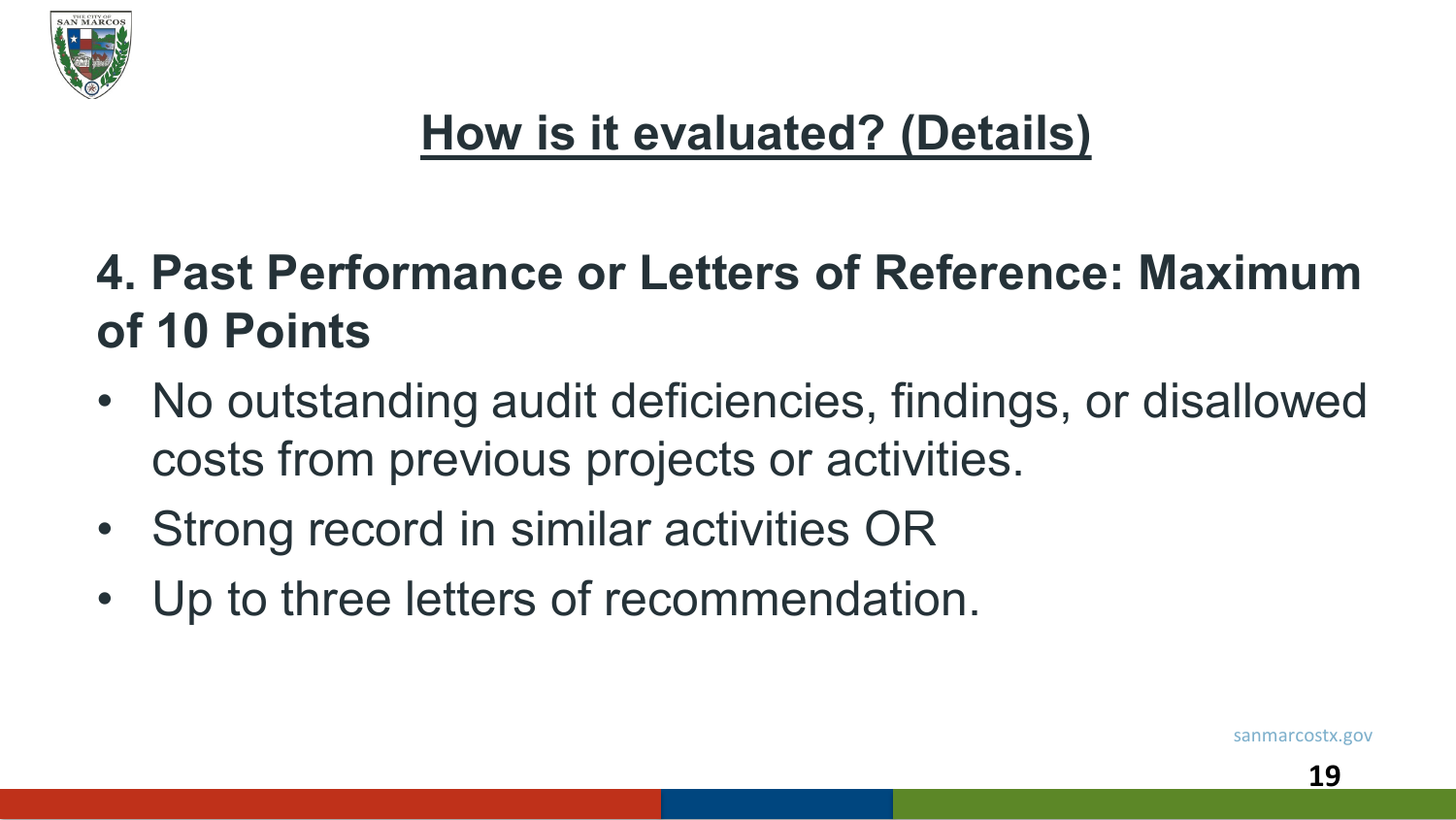

#### **Additional Review: Risk Assessment**

- 
- Project Experience Monitoring History
- Leveraged Funding Performance History
- Program Complexity Organizational Experience
	-
	-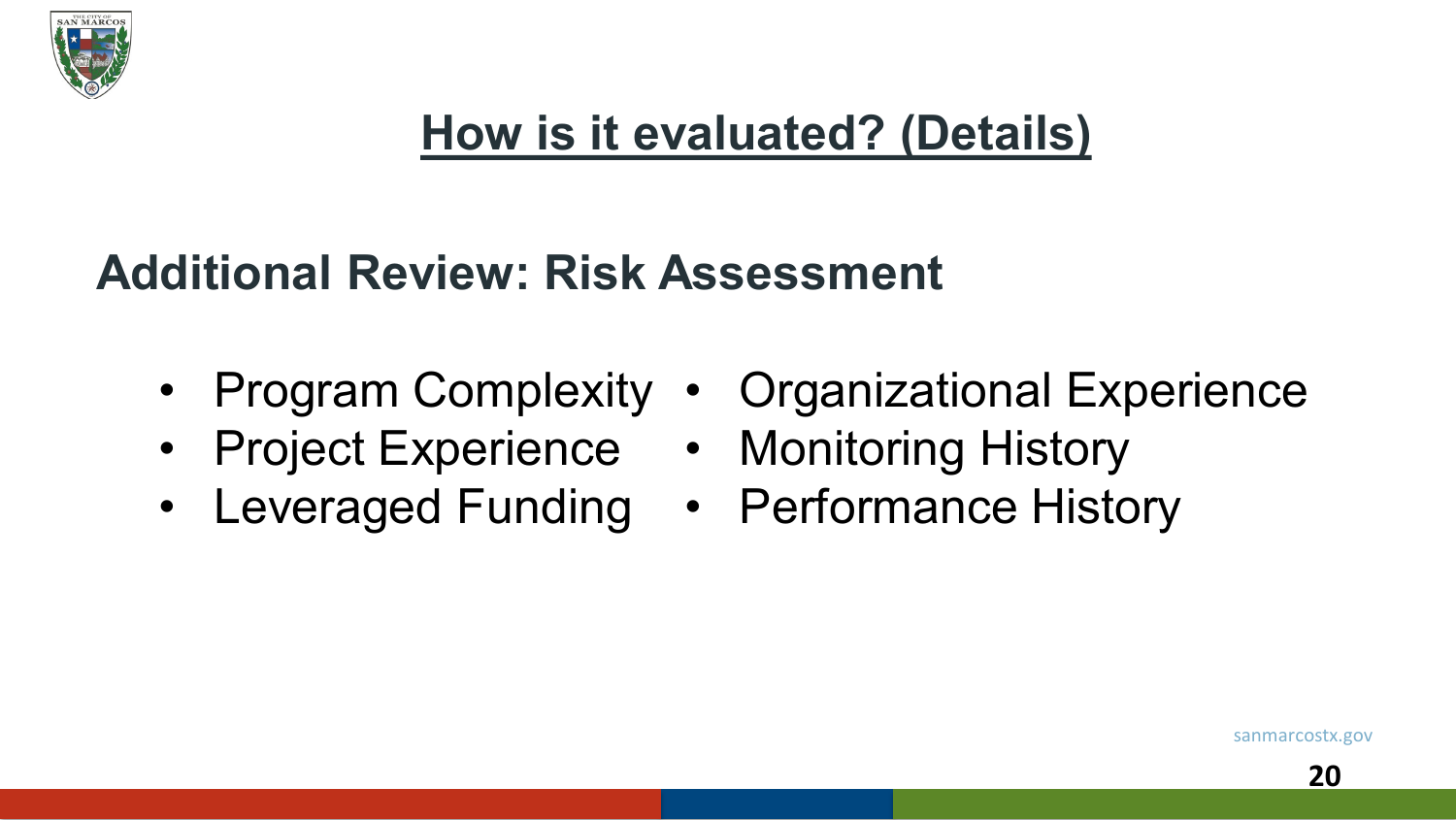

#### **And then what??**

- 1. Contract signed with the City
- 2. Environmental Review completed by City staff
- 3. Quarterly reports beneficiaries and impact
- 4. Payments are reimbursements for documented expenses
- 5. Timeline set by contract (can be more than 12 months)